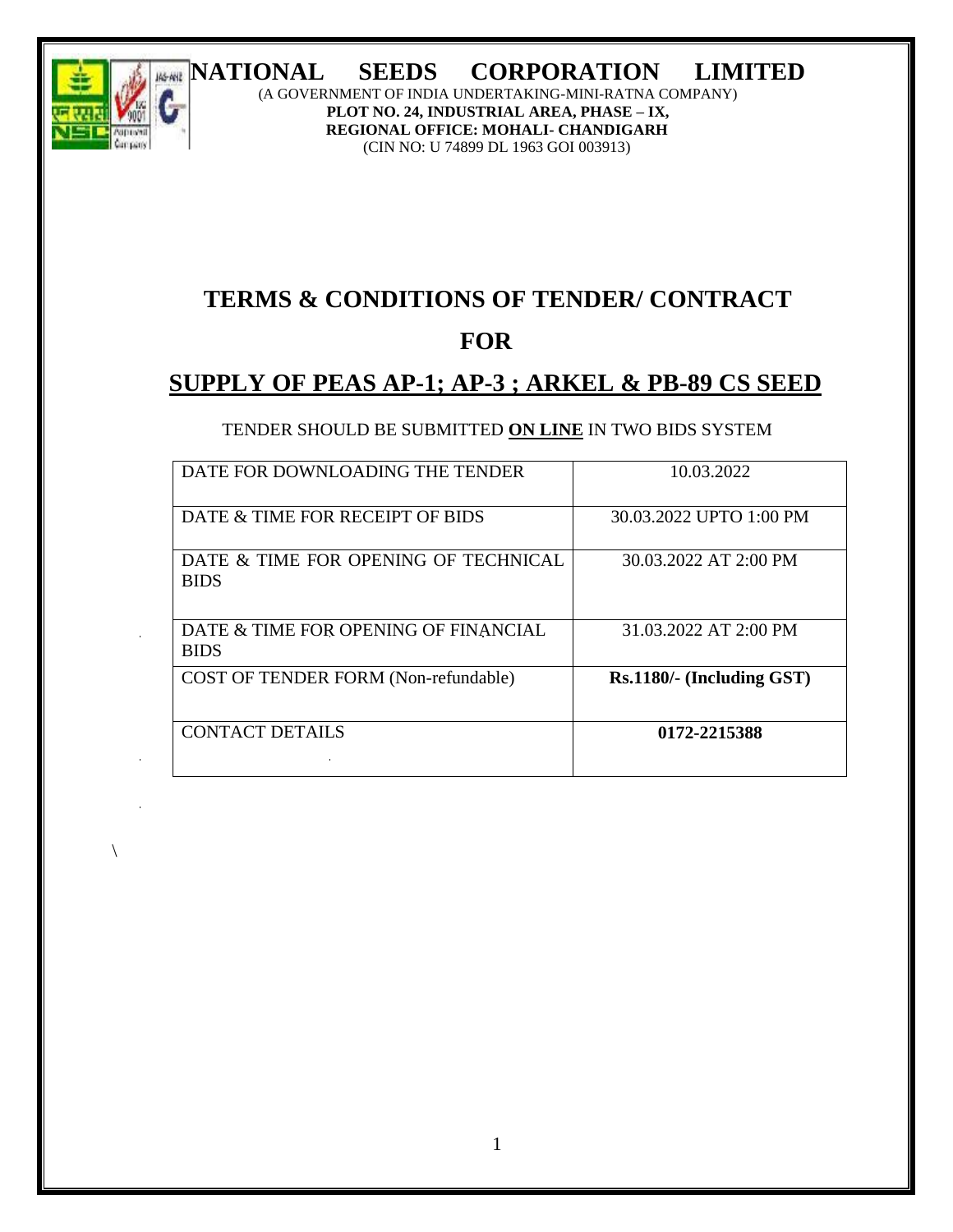# **INDEX**

| S.               | <b>DESCRIPTION</b>                                       | <b>PAGE</b>   |
|------------------|----------------------------------------------------------|---------------|
| NO.              |                                                          | NO.           |
| 1.               | NOTICE INVITING TENDER (NIT)                             | $\mathcal{R}$ |
| 2.               | $SECTION - 1& II$                                        |               |
|                  | <b>INSTRUCTIONS TO TENDERERS - OFFLINE / ONLINE MODE</b> | $4 - 5$       |
| 3                | <b>SECTION - III</b>                                     |               |
|                  | <b>INSTRUCTIONS TO TENDERERS</b>                         | $6 - 8$       |
| $\overline{4}$ . | <b>SECTION - IV</b>                                      |               |
|                  | <b>GENERAL TERMS AND CONDITIONS</b>                      | 9             |
| 5.               | OTHER TERMS AND CONDITIONS                               | $10 - 11$     |
| 6.               | FORMAT OF TECHNICAL BID - (ANNEXURE - I)                 |               |
| 7.               | AFFIDAVIT-1 PART – A & AFFIDAVIT-2 PART – A              | $12 - 15$     |
| 8.               | CHECK LIST OF ENCLOSURES FOR TECHNICAL & COMMERCIAL      | 16            |
|                  | <b>BIDS</b>                                              |               |
| 9.               | FORMAT OF FINANCIAL BID - PART - B (ANNEXURE-II)         | 17            |
| 10.              | AGREEMENT (ENGLISH) – PART – C (ANNEXURE-III)            | 18-19         |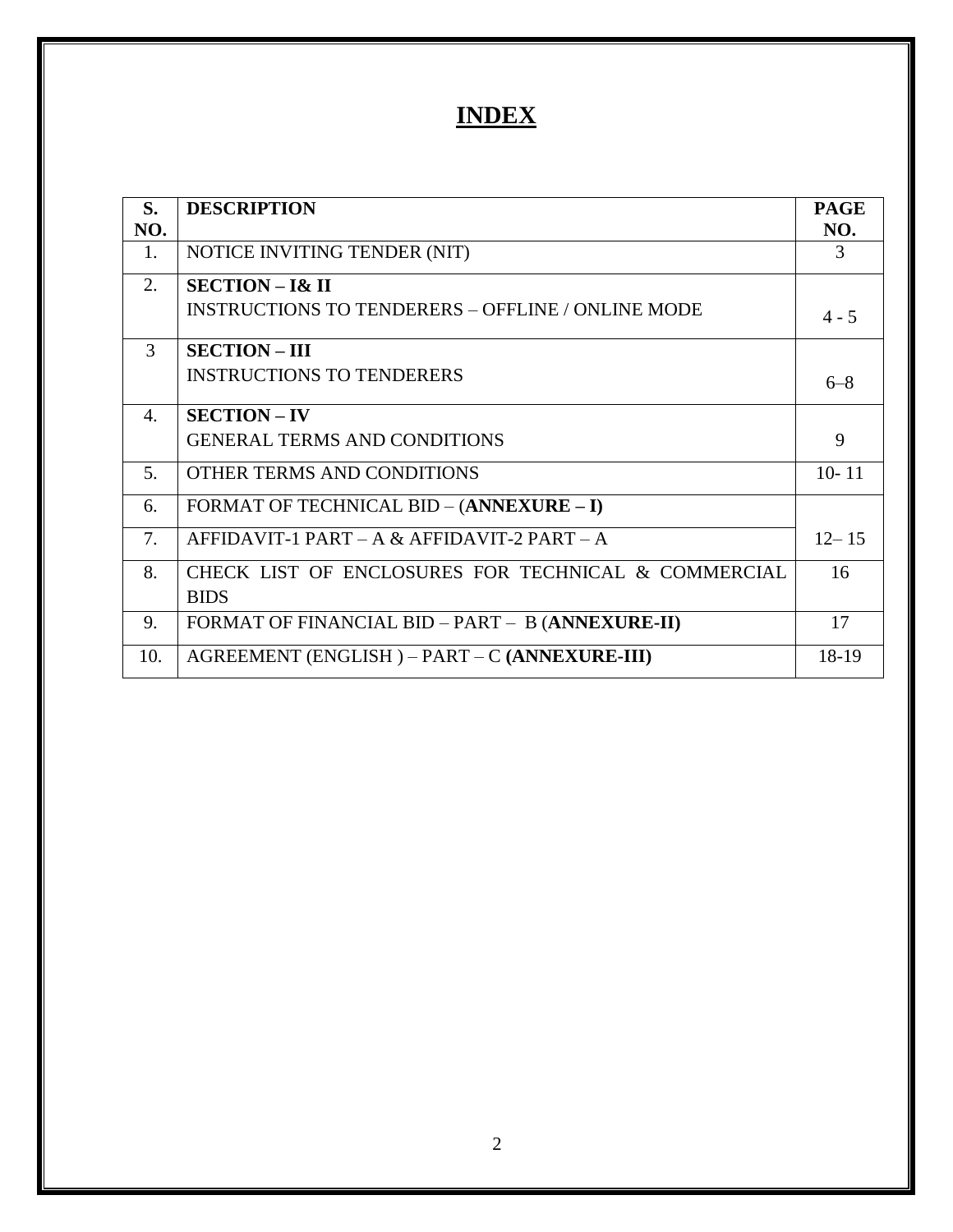# **National Seeds Corporation Limited**

(A Government of India Undertaking-Mini-Ratna Company)) Plot No.24, Phase No.9, Industrial Area **Regional Office: Mohali-Chandigarh Phone No.0172-2214388/2215388** 

No. III (OS/Peas)/Mktg./NSC-CHD/2021-22 Dated: 10.03.2022

# **NOTICE INVITING TENDER**

 National Seeds Corporation Limited (A Govt. Of India Undertaking) Mohali invites **Online** Tenders in two bids system (Technical & Financial) towards purchase of **Peas AP-1: 2000 Qtls., Peas AP-3: 1500 qtls; Peas Arkel: 1500 Qtls. and 2000 Qtls. Peas PB-89 Certified seed.** Therefore, interested parties are requested to **submit their offers online up to 1.00 PM on 30.03.2022** at NSC, Regional Office, Plot No.24 Phase-9 Industrial Area Mohali & after that tender shall be opened on same date & venue at 2.00 PM in the presence of Tenderers if any. **Minimum quantity offered should be 40%.**

 Accordingly Tender Form; details of Terms & Conditions can be obtained from website *[www.indiaseeds.com](http://www.indiaseeds.com/)* & *[https://indiaseeds.eproc.in](https://indiaseeds.eproc.in/)* for online tendering. Participating parties have to deposit an amount of **Rs.1180/- (Including GST) being cost of Tender documents online**. The undersigned reserves the right to accept/cancel all or any Tender without any reason. **Any further corrigendum(s) to this tender shall be published only in our e-portals** *[https://indiaseeds.eproc.in](https://indiaseeds.eproc.in/)*

| <b>Particulars</b>                                      | <b>Details</b>                                                                                            |
|---------------------------------------------------------|-----------------------------------------------------------------------------------------------------------|
| Date of issue of NIT                                    | 10.03.2022                                                                                                |
| <b>Tender Document Downloading Date</b>                 | 10.03.2022                                                                                                |
| Cut-off Date & time for submission of online bid        | 30.03.2022 up to 1:00 PM                                                                                  |
| Date and time of opening of Technical Bid               | 30.03.2022 at 2:00 PM                                                                                     |
| Tender Fee including GST (To be deposited online)       | <b>Rs.</b> 1180.00<br>(One Thousand One Hundred Eighty Only)                                              |
| <b>EMD</b> (To be deposited online) NSC Ltd Chandigarh) | Rs.10,00,000/-(Ten lakhs Only)                                                                            |
| <b>Address for Communication</b>                        | <b>National Seeds Corporation Limited</b><br>Plot no.24 Phase-9, Industrial Area,<br><b>Mohali-160062</b> |
| Contact Details (Phone No. & e-Mail)                    | Email: rm.chandigarh@indiaseeds.com<br>chandingarh nsc @gmail.com<br>Ph. 0172-2215388                     |

#### **This Tender Document contains Three Parts**

**PART A:** Background, Job requirements, Deliverables and other operational aspects, Eligibility criteria, (SECTION-I for ONLINE MODE & SECTION II Instructions to Tenderers & SECTION III General Terms and Conditions).

**PART B** : Annexes/Formats for Bid Submission & other formats.

**PART C** : Annexure – III (Agreement)

Regional Manager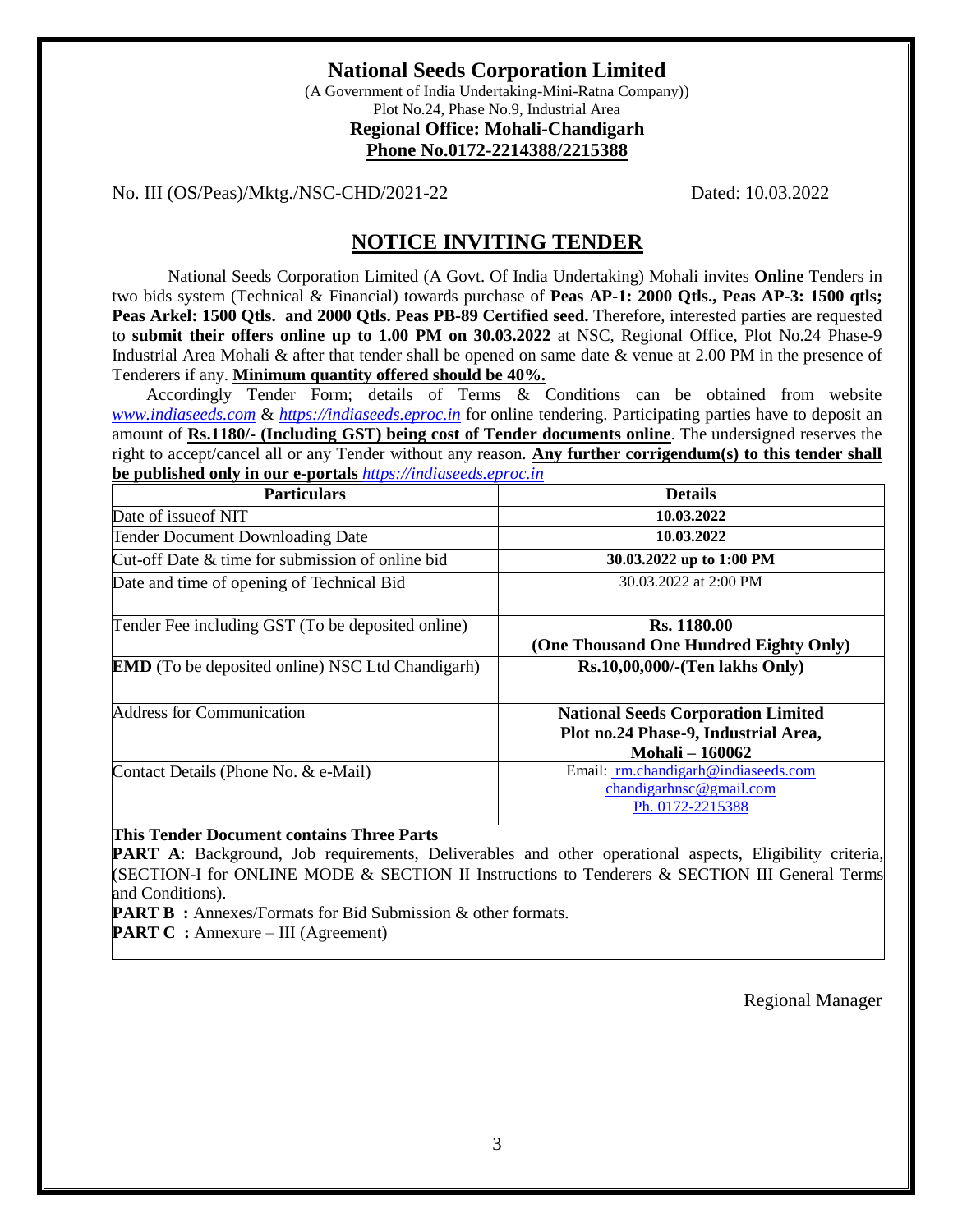# NATIONAL SEEDS CORPORATION LTD.

# **INSTRUCTIONS TO BIDDER – ONLINE MODE**

#### **DEFINITIONS:**

- **C1 India Private Limited:** Service provider to provide the e-Tendering Software.
- **NSCL e-Procurement Portal:** An e-tendering portal of National Seeds Corporation Limited ("NSCL") introduced for the process of e-tendering which can be accessed on [https://indiaseeds.eproc.in.](https://indiaseeds.eproc.in/)

### **1. ACCESSING / PURCHASING OF BID DOCUMENTS :**

- It is mandatory for all the bidders to have Class-III Digital Signature Certificate (With Both DSC Components, i.e. Signing & Encryption) from any of the licensed Certifying Agency under CCA, Ministry of Electronics and Information Technology, Government of India to participate in etendering portal of NSCL. Bidders can see the list of licensed CA's from the link www.cca.gov.in C1 India Pvt. Ltd. also facilitate Class III Digital Signature Certificate (With Both DSC Components, i.e. Signing & Encryption) to the bidders. Bidder may contact C1 India Pvt. Ltd. at mobile no. +91-8130606629 for DSC related queries or can email at [vikas.kumar@c1india.com](mailto:vikas.kumar@c1india.com)
- To participate in the e-bid, it is mandatory for the Applicants to get themselves registered with the NSCL e-Tendering Portal (https://indiaseeds.eproc.in) to have a user ID & Password which has to be obtained by submitting a non-refundable annual registration charges of Rs. 3416/- inclusive of all taxes through online mode. Validity of Registration is 1 year
- The amendments / clarifications to the tender, if any, will be posted on the NSCL e Tendering Portal [\(https://indiaseeds.eproc.in\)](https://indiaseeds.eproc.in/).
- To participate in bidding, bidders have to pay EMD (refundable) as per the amount mentioned in the tender document online through NEFT/RTGS after generating E challan from [https://indiaseeds.eproc.in](https://indiaseeds.eproc.in/)
- To participate in bidding, bidders have to pay Tender Processing Fee of Rs. 570/- GST (Nonrefundable) through online mode (internet banking/debit card/credit card).
- The Bidder may modify or withdraw their bid after submission prior to the Bid Due Date. No Bid shall be modified or withdrawn by the Bidder after the Bid Due Date and Time.
- Both 'EMD' and 'Tender Document Fee' are mentioned in individual tender document as published at NSCL e-Tendering Portal (https://indiaseeds.eproc.in)
- For helpdesk, please contact e-Tendering Cell and Help Desk Support PH: **0124-4302033/36/37, [nsclsupport@c1india.com.](mailto:nsclsupport@c1india.com)**

It is highly recommended that the bidders should not to wait till the last date of bid submission to avoid complications like internet connectivity issue, network problems, system crash down, power failure, browser compatibility issue, system compatibility issue, improper digital signature certificate problem etc. In view of this context, neither M/s National Seeds Corporation Limited nor M/s. C1 India Pvt. Ltd will be responsible for such eventualities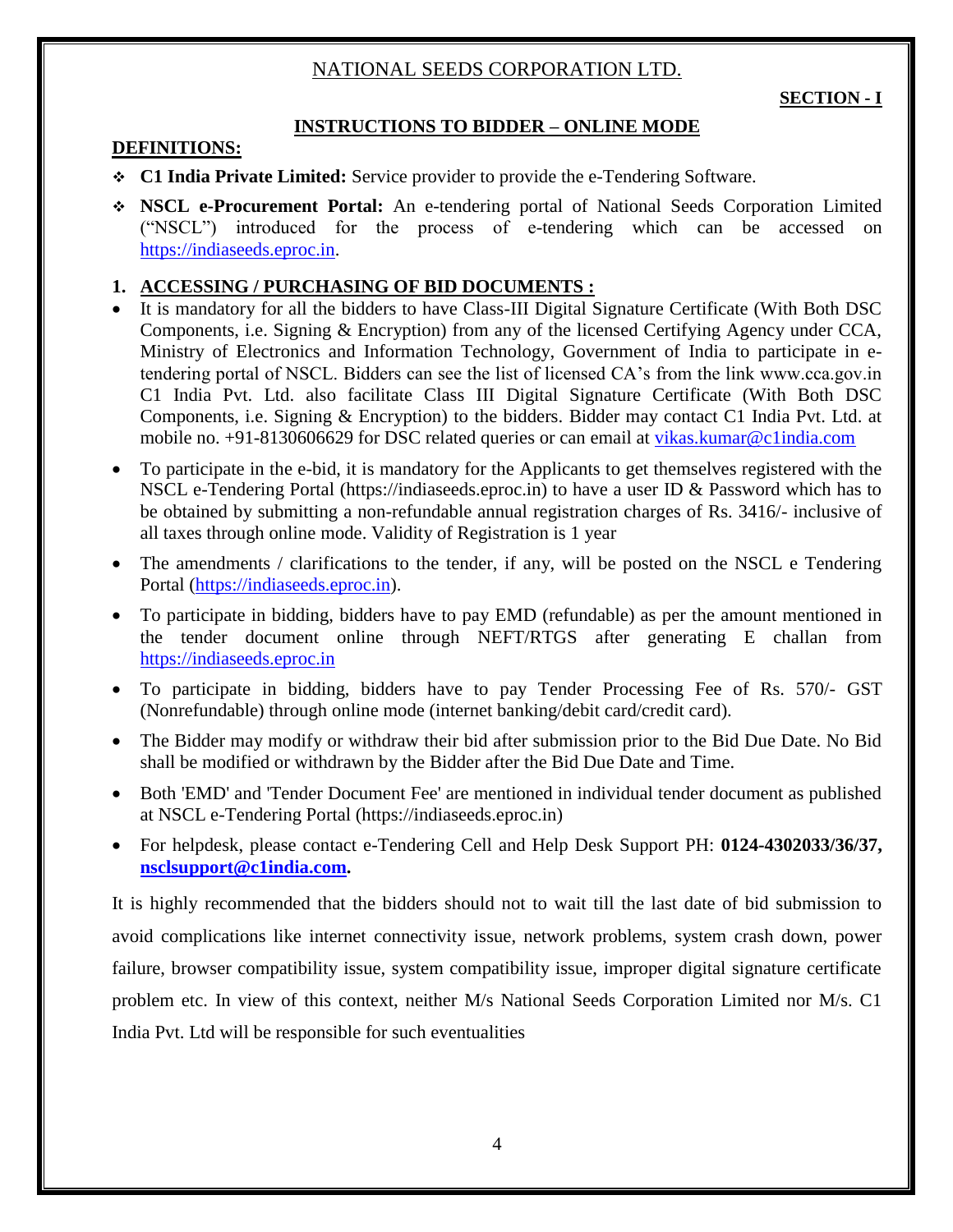# II. PREPARATION & SUBMISSION OF APPLICATIONS:

- Detailed NIT may be downloaded from NSCL e-tendering portal and the Application may be submitted compulsorily online mode following the instructions appearing on the screen / NIT.
- Vender can pay tender document Fee as per tender document online through Internet Banking / Debit Card / Credit Card.
- A Vendor manual containing the detailed guidelines for e-tendering system is also available on the portal.

# III.MODIFICATION / SUBSTITUTION/ WITHDRAWALOF BIDS:

- The Bidder may modify, substitute or withdraw its e-bid after submission prior to the Bid Due Date. No Bid shall be modified, substituted or withdrawn by the Bidder on or after the Bid Due Date.
- Any alteration/ modification in the Bid or additional information supplied subsequent to the Bid Due Date, unless the same has been expressly sought for by the NSCL, shall be disregarded.
- For modification of e-bid, bidder has to detach its old bid from e-tendering portal and upload / resubmit digitally signed modified bid.
- For withdrawal of bid, bidder has to click on withdrawal icon at e-tendering portal and can withdraw its e-bid.

# IV. OPENING AND EVALUATION OF APPLICATIONS:

- Opening of Applications will be done through online process. However, Corporation reserves the right for evaluation and decision based on tender submitted online.
- NSCL shall open documents of the Application received in electronic form of the tender on the Application due date i.e. in the presence of the Applicants who choose to attend. NSCL will subsequently examine and evaluate the Applications in accordance with the provisions set out in the Tender Document.
- The price bid will be opened of the responsive applicants. The date of opening of price bid will be notified later on.

# U. DISCLAIMER:

The vender must read all the instruction in the RFP and submit the same accordingly.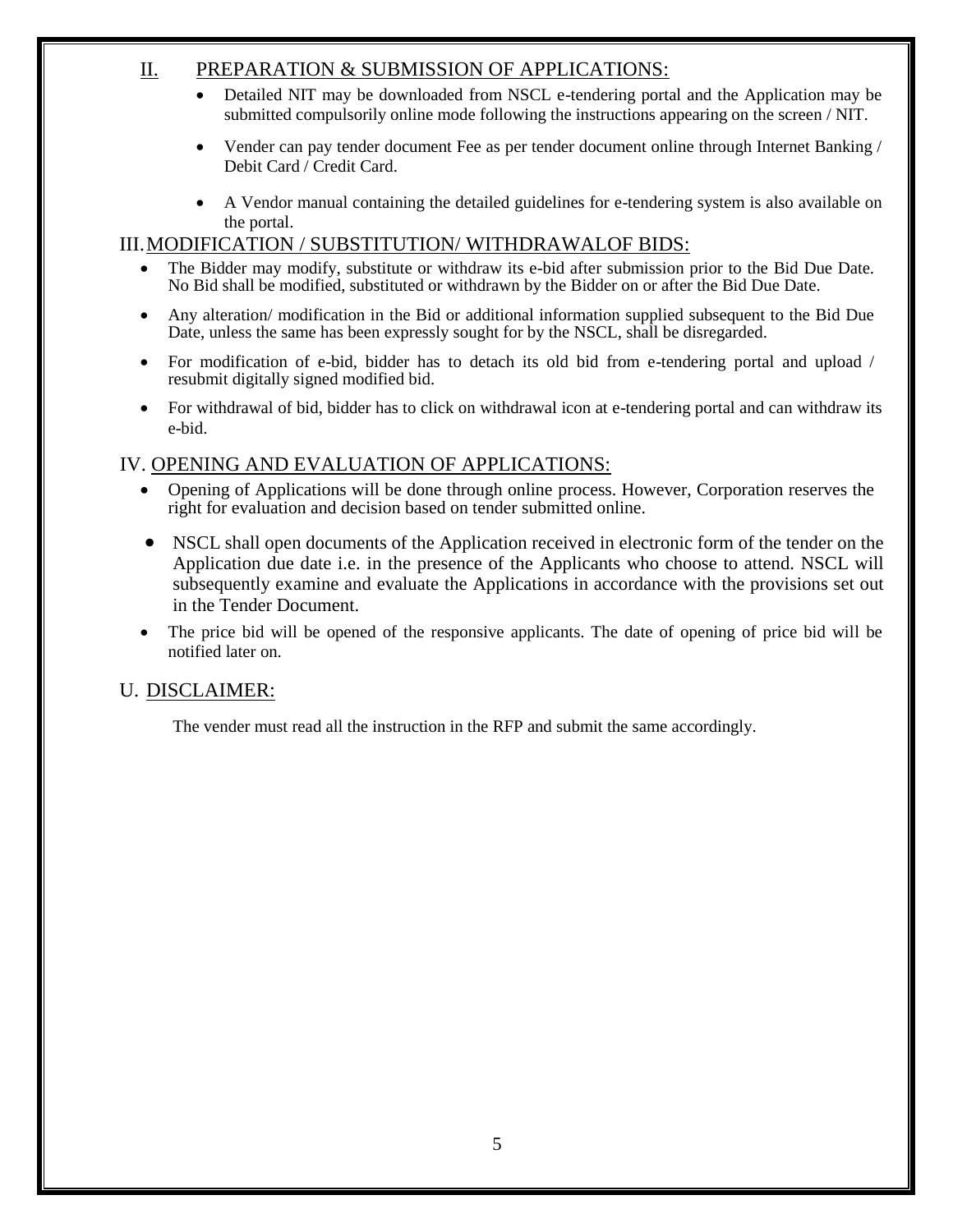# NATIONAL SEEDS CORPORATION LIMITED

#### **SECTION - III**

# INSTRUCTIONS TO BIDDER

**ADVICE FOR BIDDERS:** The Bidders are advised in their own interest to carefully read the tender documents and understand their purport unless the Bidder specifically states to the contrary in respect of any particular clause, it shall be presumed that they accept all the terms and conditions as have been laid down in the tender document

**TENDER FEE (Non Refundable**): **Tender Fee Rs.1180/- (including GST) (Rupees one thousand one hundred eighty only)** must be deposited online (As per instruction SECTION-I)

# **EARNEST MONEY (Refundable**):

- **EMD amount @ Rs.10,00,000/- (Rupees Ten Lakhs Only)** must be deposited before due date online only. **EMD shall be remitted through RTGS/NEFT ONLY in favor of National Seeds Corporation Ltd. Mohali**. EMD is refundable on fulfillment of the supply as per the terms and conditions and within the time schedule. Tenders without the requisite EMD will be rejected. EMD of unsuccessful tenderers will be returned within 30 days from tender opening. Outstanding amount, if any, of the supplier with NSC will not be considered for EMD. (As per instruction SECTION-I)
- **Exemption of Earnest Money Deposit** Exemption of earnest money deposit for Indian Manufacturers which are registered with NSIC under Single point registration scheme, Indian manufacturers/suppliers who are Micro and Small Enterprises (MSE) small scale units, the MSME vendors having Udyog Aadhar Memorandum or registered with DIC, KVIC, KBIV or any other body specified by Ministry of MSME shall be provided benefits under the said policy.

**ELIGIBLITY CRITERIA:** The criteria as fixed as per Part – A (Annexure – I).

**SUBMISSION OF OFFER:** Offer must be submitted in prescribed tender form in Online Mode only. Only that party should tender who accepts all the terms  $\&$ conditions because conditional tender may be treated as void.

**DELIVERY OF THE PRODUCT:** As indicated in **PART –A** (Deliverables and other operational aspects)

**BID OPENING AND EVALUATION:** Bids will be open in Online Mode (As per instruction SECTION-I)

# **AWARD OF CONTRACT:**

- **Award Criteria:** Purchase committee will award the Contract to the successful Bidder whose bid has been determined to be substantially responsive and has been determined as the best evaluated bid provided further that the Bidder is determined to be qualified to perform the Contract satisfactorily, for which the Firm may be asked for making a presentation, along with other parameters.
- **Notification of award:** Prior to the expiration of the period of bid validity Selection Committee will place a Firm order or notify the successful Bidder in writing.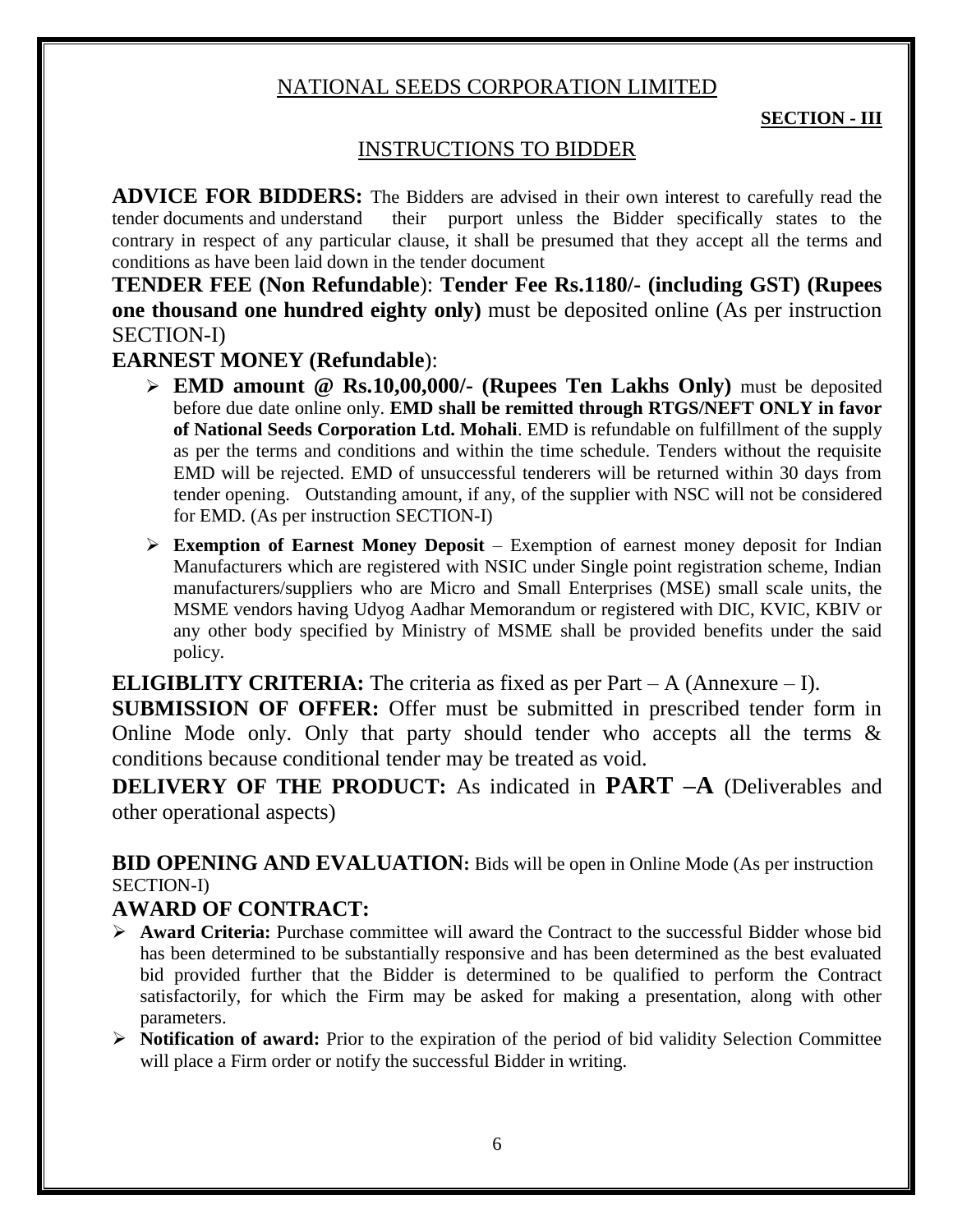**Cancellation of Work order/ AMC Services: NSC** reserves the right to cancel the contract /AMC service at any stage (by giving the notice in writing) due to non-satisfactory services of the selected firm.

**CLARIFICATION OF BIDS:** To assist in the examination, evaluation and comparisons of tenders, the purchaser may at its discretion, asks the Bidder for clarification of its bid. The request for clarification and the response shall be in writing and no change in price or substance of the bid shall be sought, offered or permitted

**FORFEITURE OF THE EARNEST MONEY:** Earnest Money may be forfeited.

**(a)** If a Bidder withdraws its tender during the period of Tender validity specified on the Tender Form:

OR

- **(b)** In case of a successful Bidder, if Bidder fails:
- **(i)** To sign the contract in accordance with Contract Clause (As mentioned below)

**(ii)** To furnish security deposit in accordance with Contract Clause (As mentioned below)

#### **CONTRACTS:**

#### **(a) SIGNING OF CONTRACT:**

The successful Bidders within 5 days from date of issue the Purchase Order, shall sign and date agreement as per the format given **(Part-C/Annexure-III)** of the tender document, wherever the value of terms ordered is more than Rs. one lakh and furnish it to the purchaser. The terms and conditions contained in **Other Terms & Conditions at page No. 10-11** of the tender document will be considered to be part of agreement, any variation in the terms and conditions as may be suggested by the Bidder and accepted by the Corporation will be part of the agreement. The cost of stamping for agreement shall be borne by the successful Bidder.

#### **(b) SECURITY MONEY:**

The Successful Tenderers **within 5 days** from date of issue of purchase order shall furnish the security money in accordance with the condition of the contract, in the **Security Money it can be furnished @ 3% of the value of the purchase order through RTGS/NEFT only. EMD will be adjusted in S.D.**

**DISPUTES or DIFFERENCES:** All disputes or differences that may arise in connection with this tender or the interpretation of any of its terms or in any other way related to this tender directly or indirectly shall be referred to arbitration in accordance with the clause relating to "settlement of disputes" as under.

**"**In case any dispute arises between NSC and the other party due to any term or matter, both the parties will opt to resolve it through mutual understanding. In case dispute remains even after discussions, then it shall be binding upon parties to resolve the issue under the provisions of Arbitration & Conciliation Act, 1996 as amended from time to time. Under this provision, the Chairman-cum-Managing Director, National Seeds Corporation Limited with the concurrence of both the parties shall appoint Sole Arbitrator to resolve the issue and both the parties will have to abide by the decision. The parties will bind to resolve this dispute through arbitration before going to court of law. The arbitration shall be conducted at New Delhi and shall in English Language. The court of Delhi shall have the jurisdiction.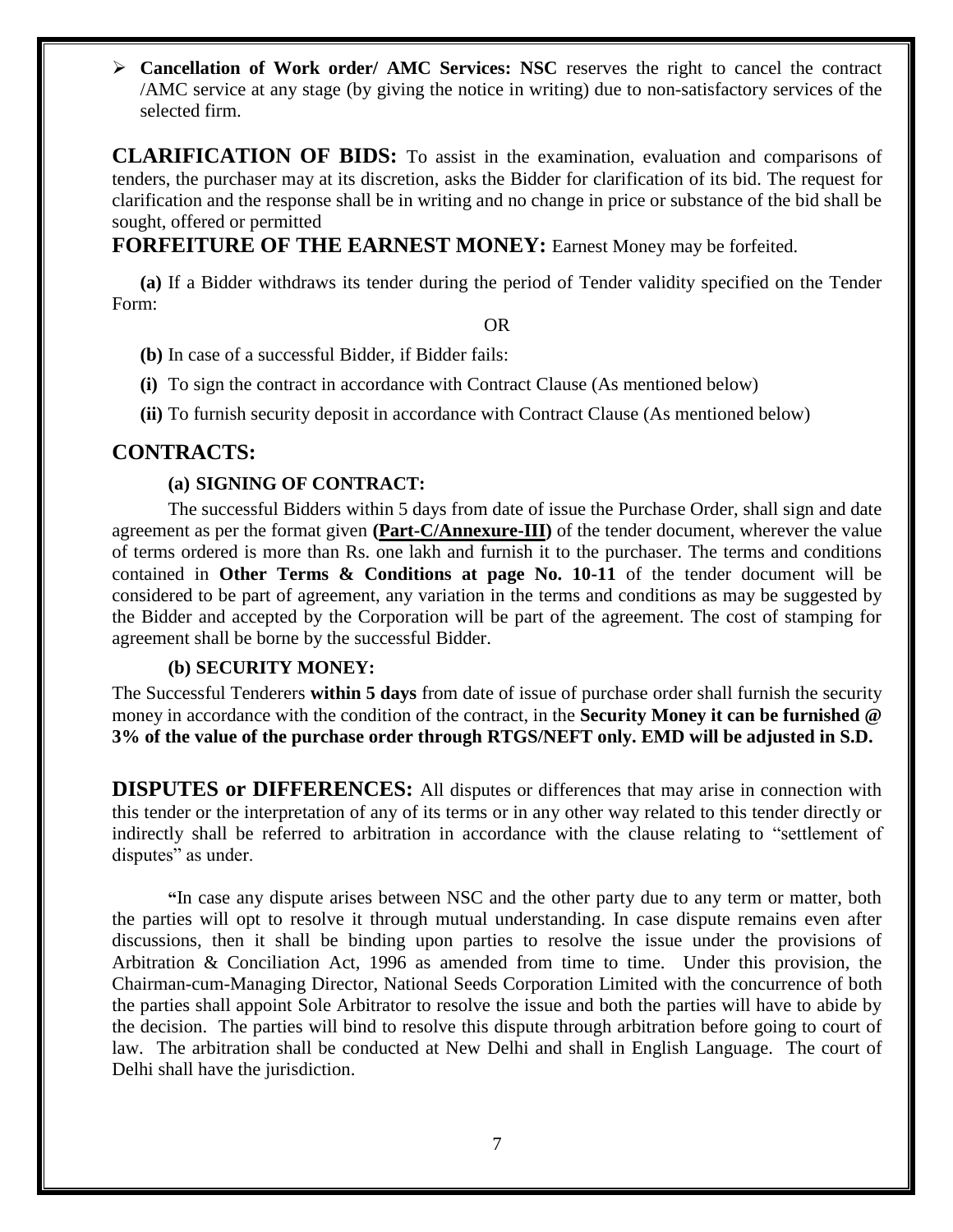If the claims involved in a dispute are of more than Rs.1.00 lakh the arbitrator shall make a speaking award as per provision of Arbitration & Conciliation Act, 1996 as amended from time to time.

In case the supplier is a Public Sector Undertaking, the above clause shall not be applicable and in that event the following clause shall apply.

In the event of any dispute or difference relating to the interpretation and application of the provisions of the contracts, such dispute or difference shall be referred by either party for arbitration to the sole arbitrator in the Department of Public Enterprises to be nominated by the Secretary to the Govt. of India, In charge of the Department of Public Enterprises. The Arbitration & Conciliation Act, 1996 shall not be applicable to the arbitration under this clause. The award of the Arbitrator shall be binding upon the parties to the dispute, provided, however, any party aggrieved by such award may make a further reference for setting aside or revision of the award to the Law Secretary, Department of Legal and Affairs, Ministry of Law and Justice, Govt. of India. Upon such reference, the dispute shall be decided by the Law Secretary or the Special Secretary/Additional Secretary when so authorized by the Law Secretary whose decision shall bind the parties finally and conclusively. The parties to the disputes will share equally the cost of arbitration as intimated by the Arbitrator."

**VALIDITY OF OFFER:** The Bidder shall keep their offers open for acceptance for a **period of 210 days** from the date of opening of the tender. In case the last date happens to a holiday, offers shall remain open for acceptance till the next working day. Bidders with shorter validity period, subject to prior sales, immediate acceptance and any such similar conditions are liable to be rejected.

**RIGHT TO ACCEPT ANY BID AND TO REJECT ANY OR ALL BIDS:** The Purchaser / Corporation reserves the right to accept or reject any or all Bids, and to annul the tendering process and reject all Bids any time prior to award of contract, without thereby, incurring any liability to the affected Bidder or Bidders or any obligation to inform the affected tenderers of the grounds for the purchaser's action.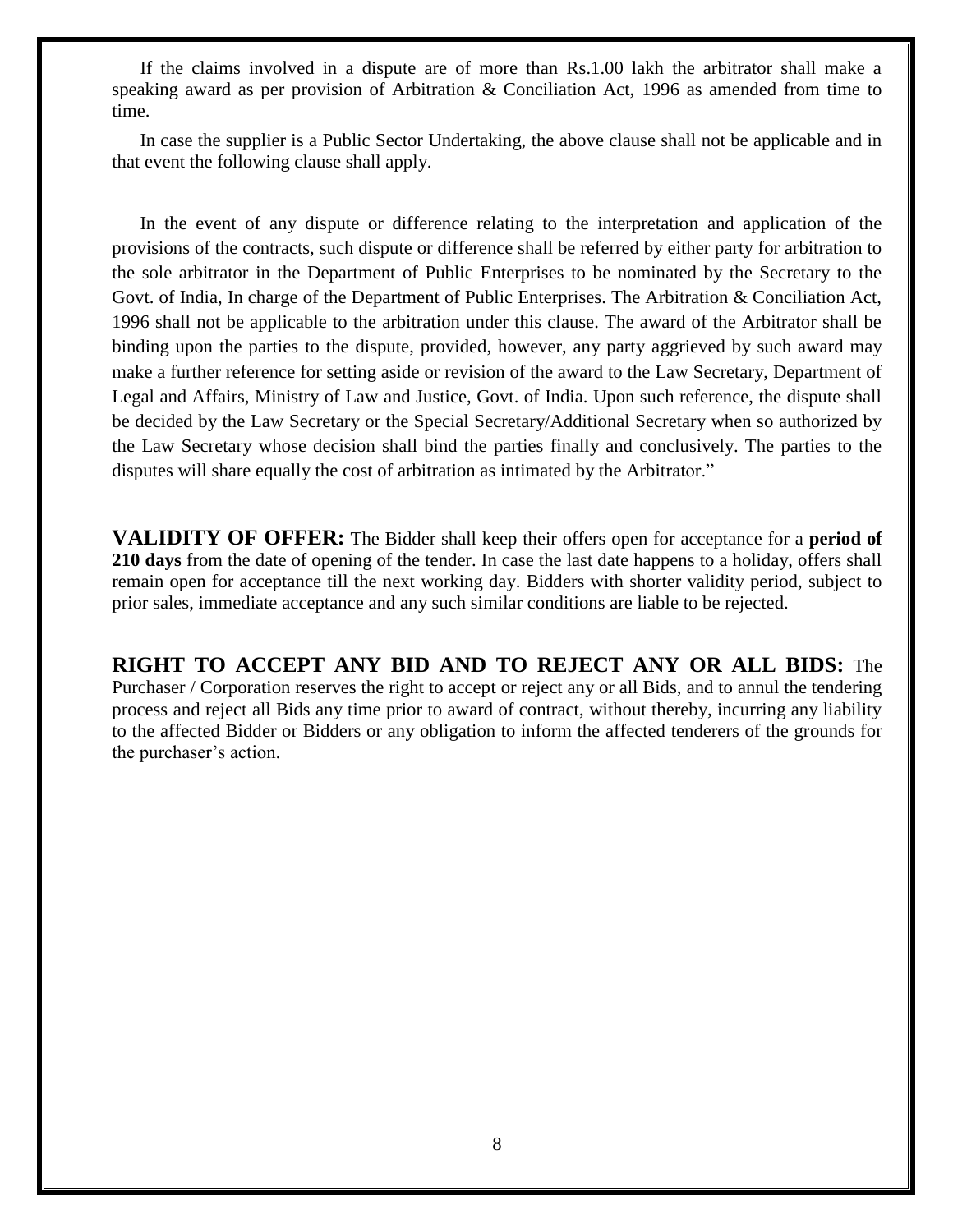# **SECTION -IV**

#### **GENERAL TERMS & CONDITIONS OF THE CONTRACT**

**National Seeds Corporation Limited desires to purchase Peas AP-1; AP-3; Arkel and PB-89 C/Seed through reputed seed producers. Each Tenderer has to submit offer in two bid system**

#### **Procedure for submission of Tender**

Each Tenderer shall submit in two parts.

#### **1. TECHNICALBID:**

The Online TECHNICAL BID shall be submitted as per PART- A (Annexure – I), this contains the details of organization, company profile, details of experience, EMD etc.

#### **2. FINANCIALBID:**

The Online FINANCIAL BID for supply of **Peas AP-1; AP-3; Arkel and PB 89 certified seed** should quote **Rate Rs. / Qtl** basis inclusive of packing material as per **PART B (Annexure – II)**.

| S.<br>No. | Crop | <b>Variety</b> | <b>Class of Seed</b> | <b>Quantity Required</b><br>(Qtls.) | <b>Packing Size</b> |
|-----------|------|----------------|----------------------|-------------------------------------|---------------------|
| 1         | Peas | $AP-1$         | CS                   | 2000                                | 10/20/30/40 Kg      |
| 2         | Peas | $AP-3$         | CS                   | 1500                                | 10/20/30/40 Kg      |
| 3         | Peas | Arkel          | CS                   | 1500                                | 10/20/30/40 Kg      |
| 4         | Peas | PB-89          | CS                   | 2000                                | 10/20/30/40 Kg      |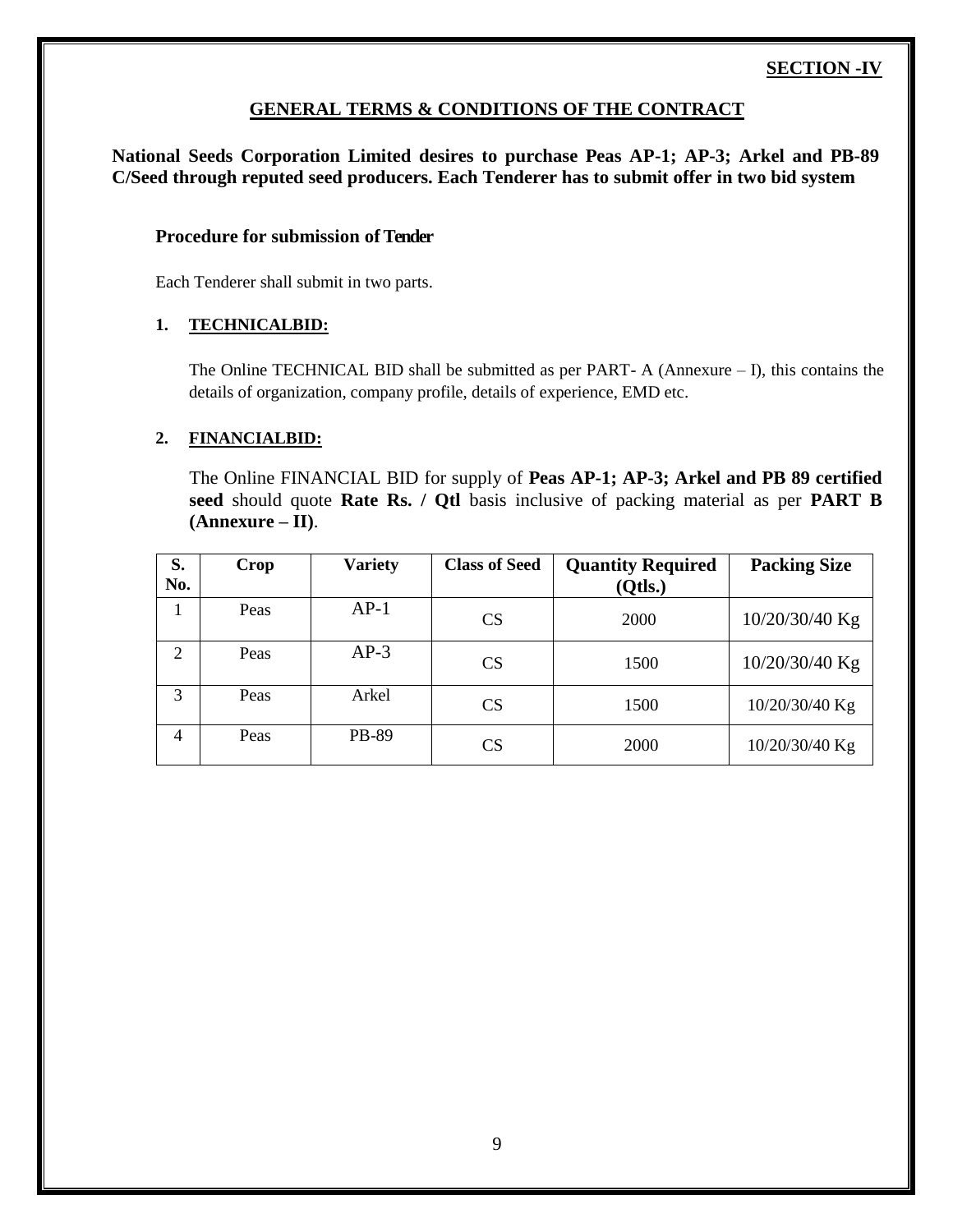# **OTHER TERMS AND CONDITIONS**

- 1. The suppliers are required to quote the rates in **Rs. Per Qtl** for net final cleaned / graded certified seed packed in NSC packing (exclusive of bag weight) on Ex-godown / F.O.R. Himachal Pradesh/ J&K. **The rates shall be all inclusive of packing material (HDPE Bags, BOPP Bags, Jute Bag, Cloth Bags etc)** and no other claim on taxes etc., if any; leviable shall be entertained by NSC. **Packing material design will be provided by NSC.** In case of packing material provided by NSC, the cost of the same will be paid by tenderer.
- 2. The actual producers / societies / companies in whose name the production programme is registered are eligible to participate in the tender. The tenderer can also offer the quantities of peas seeds produced through their sister concerned if any. The tenderers can offer and quote for **minimum of 40% of individual variety or all varieties put together.**
- 3. The tender shall be accompanied with interest free earnest money deposit **(EMD) Rs. 10.00 Lakh**. EMD shall be remitted through RTGS/NEFT ONLY in favour of National Seeds Corporation Ltd. Mohali. EMD is refundable on fulfillment of the supply as per the terms and conditions and within the time schedule. Tenders without the requisite EMD will be rejected. EMD of unsuccessful tenderers will be returned within 30 days from tender opening. The tender participants registered with NSIL / Govt. organization are exempted from EMD deposit. However, security deposit will be waived off only to the extent of monetary limit. Outstanding amount, if any, of the supplier with NSC will not be considered for EMD.
- 4. The Tender will be opened on the scheduled date and time specified in the NIT. In case of any unforeseen reasons bid is not opened on schedule date and time, both bids Technical as well as Commercial will be opened on next day at the scheduled time.
- 5. The suppliers offer shall be valid at least for **210 days** from the date of opening of tender. Dispatch and delivery of the entire quantity offered by the tenderer and agreed to by NSC should commence according to the delivery schedule given by NSC. Failure to deliver the quantity approved by NSC shall entitle NSC to impose penalty @ 10% of the value of the shortfall in the supply at the rate agreed to. For deliberate delayed supplies penalty of Rs. 2/- per day per Qtl. will be charged.
- 6. The successful tenderer shall remit interest free **security deposit @ 3% of the total value of the supply order** at the approved rate. This **deposit shall be remitted through RTGS/NEFT ONLY in favour of National Seeds Corporation Ltd. Mohali** within five working days from the date of receiving the NSC's purchase order / intimation. **EMD of the successful tenderer can be adjusted in the security amount**. Failure to remit the Security Deposit will imply forfeiture of EMD. The Security deposit shall be refunded after **210 days,** subject to the deal is deemed to have been completed satisfactorily and there is no serious complaint from the farmers regarding germination and quality of the seed supplied by the tenderer.
- 7. The successful tenderer will execute a formal agreement with NSC on **non-judicial stamp paper of requisite value** for arranging the supply as per the terms and conditions, sign each page of the terms and conditions and submit the same to NSC along-with the security deposit.
- 8. The seed shall be processed & packed as per NSC's requirement at the supplier's premises at his cost and expenses. NSC shall have the right to inspect the operations of processing, grading, packing, dispatches' etc. at supplier's premises/supply points from time to time. The packing material is to be arranged by the supplier at his own cost. NSC will provide the printing matter for the same. However, in case the packing material is made available by NSC, then the cost of packing material will be deducted from the amount payable to the supplier.
- 9. NSC will draw representative samples of the final cleaned/graded seed lots offered to NSC by the suppliers and have them analyzed in any lab identified by NSC**. The lots cleared by the both STL & QCL lab will only be finally accepted by NSC**. NSC may draw samples for 25% more quantity than the offered quantity to ensure that in the event of failure of any lot in the Lab, there is no shortfall in the supply from the ordered quantity. Further in any case, if NSC is not able to test the samples in QCL, then the seeds will be procured only on STL basis and entire responsibility of quality will lies with supplier.
- 10.The Seed stock shall conform to the quality specifications, prescribed in the **Minimum Seed Certification Standards 2013 (MSCS)** as amended from time to time and shall possess good physical appearance and subjected to NSC's satisfaction with regard to quality, physical & genetical status.
- 11.Supplier's failure to arrange the supply as per the terms and conditions will entitle NSC to Forfeit the EMD and security deposit and Firm will be black listed for future supply.
- 12 **The seed will be procured on actual requirement basis**. NSC may increase or decrease the requirement of the quantity in the NIT, if required; NSC may repeat the order for the additional quantity within six months from the date of Security Deposit remittance. The purchase order will be issued from time to time as and when the demand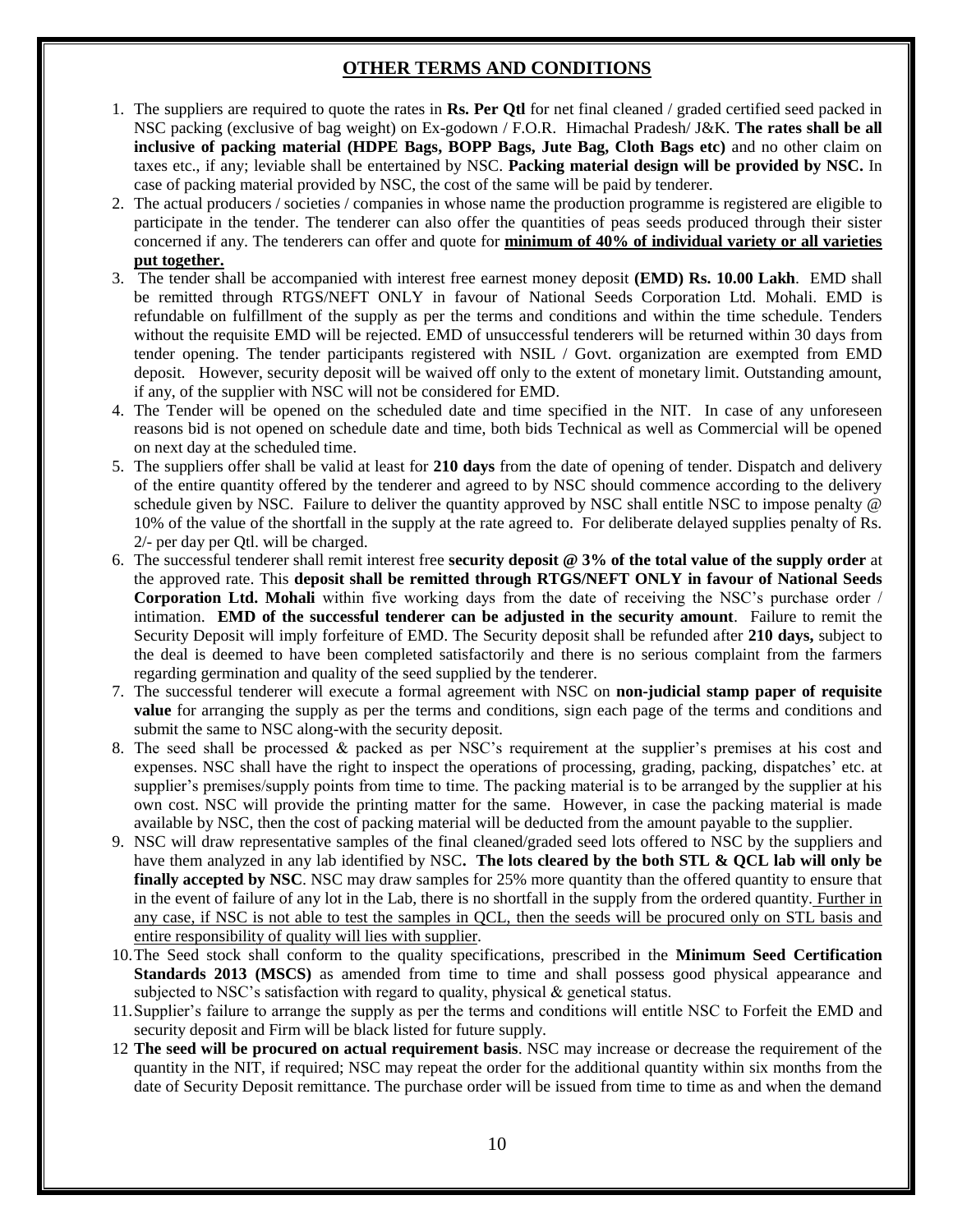is received within season. The purchases will be done only against confirm indent and NSC does not guarantee 100% lifting of offered quantity.

- 13.In **case of so procured seed is supplied to NSC authorized dealer, 80% payment to the tenderer will be made through RTGS on the receipt of the bills and balance 20% after 90 days of receipt of suppliers bills andalso subject** to fulfilling the requirements set out in the terms and conditions as well as the satisfactory completion of supply and no field complaint is received.
- 14.**In case of government supply, payment will be made on above ratio i.e. 80 % payment will be released within 30 days of receipt of payment against supply of seed from the concerned Govt. department and balance 10% after 90 days of receipt of bills of supplier or within 45 days of receipt of payments from the Govt Deptt. whichever is later and also subject** to fulfilling the requirements set out in the terms and conditions as well as the satisfactory completion of supply and no field complaint is received.
- 15.The NSC staff and the representative of Department of Agriculture, J&K; Haryana; Himachal Pradesh and Punjab State shall inspect the quality of Seed at the time of dispatch.
- 16.The supplier shall, at his cost take back part or full quantity of such stock proved defective on receipt by/delivery to NSC.
- 17.In the event of any dispute/complaint with reference to the seed quality, if any, at any stage the responsibility of the supplier is proved/ established he shall bear the loss/damage if any sustained by NSC to the relevant extent.
- 18.Conditional offers are likely to be rejected and the tenderer shall not impose any additional term/conditions.
- 19.The tenderer shall make available to NSC a copy of the release order/certificate issued by SSCA for each seed lot delivered to NSC in case of certified seed.
- 20.The tenderer shall be responsible for GST and income tax liabilities if any. NSC will not carry any tax liability related with the transactions.
- 21.NSC will not be responsible for the losses incurred to the tenderer due to change in Govt. Decisions, natural calamities, which are beyond the control of NSC.
- 22.Quality control inspectors of the concerned State may draw the samples of the stocks. In case the stock failed in test results the tenderer will be responsible for the consequences of violation of seed act and seed laws and losses caused to NSC.
- 23.The weight of seed container shall be checked at any point of transaction and in case shortage found in the container, NSC will not pay any cost against such supplies and tenderer shall be responsible for the legal consequences of weight and measurement Department.
- 24.NSC shall not be responsible for fluctuation of the market rate of the ordered seed.
- 25.The tenderer shall be required to supply the seed at agreed rate only. Agreement can be terminated at any time due to noncompliance of any of the terms and conditions of the agreement to the satisfaction of the Corporation.
- 26.The Packing size will be as given in Section III (General Terms and Conditions of the contract) (Page No. 10) (Net weight; Exclusive of packing material) at the time of delivery to farmers.
- 27.The disputed parties i.e. black listed and whose EMD has been forfeited are not eligible to participate in the tender.
- 28.The Regional Manager reserves the right to accept or reject either in full or part of the tender or all the tenders without assigning any reason. The Regional Manger further reserves the right to award contract/issue the order for supplies to more than one tenderer.
- 29.In case of dispute arising out of the contract the party/ parties shall have to agree to the decision of the sole arbitrator appointed by CMD of NSC or the officer in organization holding the highest position with the concurrence of both the parties shall appoint Sole Arbitrator to resolve the issue whose decision will be binding on both the parties.
- 30.The Court of law situated at Delhi will have the jurisdiction in matter related to this tender or /and dispute during the performance of the contract. The seed suppliers will have to give name of the firm/individual, their postal addresses, telephone Nos., E-Mail, name of the responsible person in the tender form itself so as to make further communication.
- 31.The tenderer has to submit the source of planting material and Seed Directory (Farmer List).

#### **(I have read and understood the forgoing terms and conditions and I agreed to abide by them.)**

Date Signature of the tenderer Place Name Address (with seal)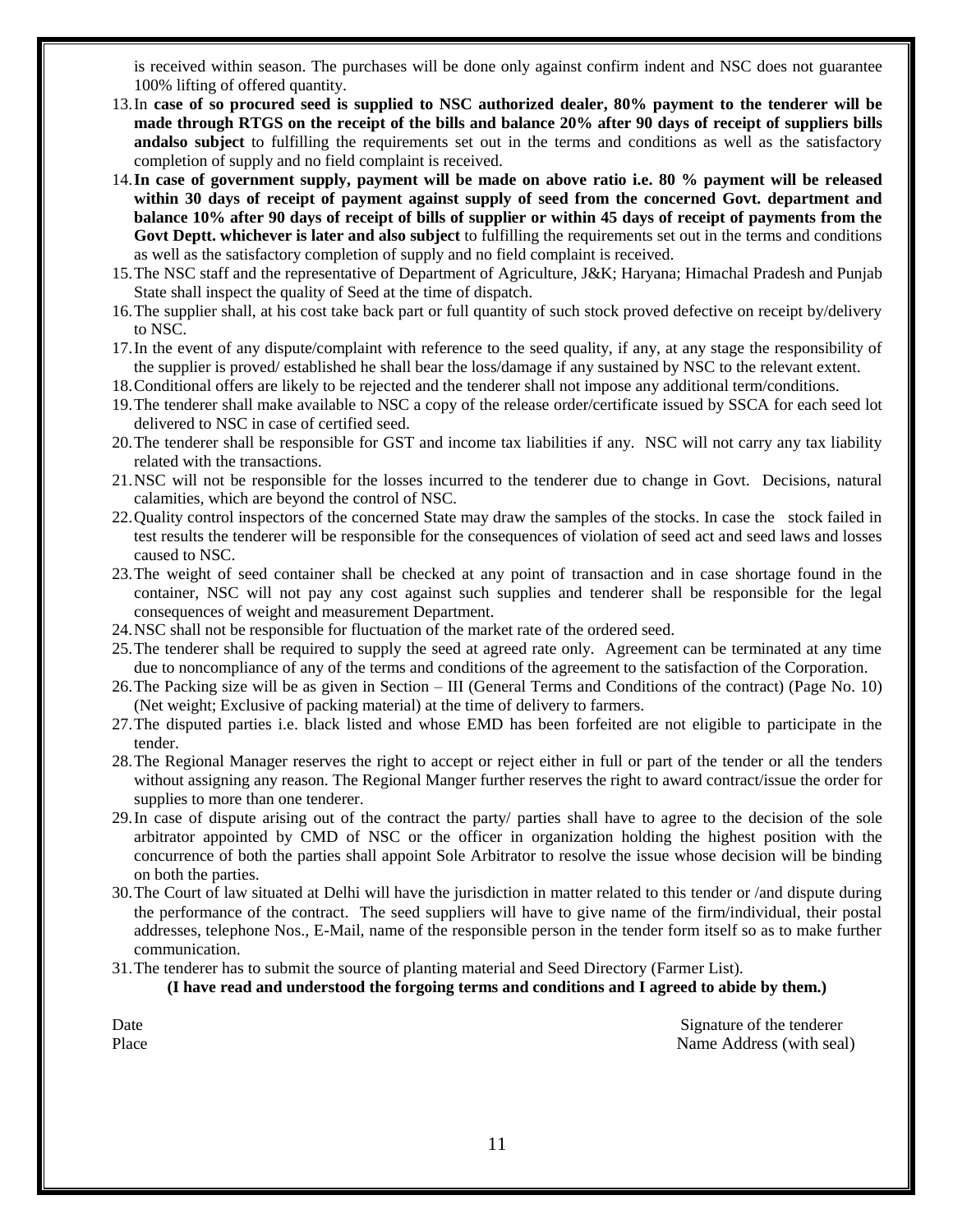# **PART – A Annexure – I (Technical Bid) Owner Photo**

**Self Attested**

# **National Seeds Corporation Limited**

(A Government of India Undertaking-Mini-Ratna Company) Plot No.24, Phase No.9, Industrial Area **Regional Office: Mohali – Chandigarh**

### **TENDER FOR PURCHASE OF PEAS AP-1; PEAS AP-3; PEAS ARKEL& PEAS PB-89 C/S THROUGH OUTSOURCING; Out of Fresh Production**

# **TECHNICAL BID / COMPETENCY DETAILS:**

| 01. |                                      | Name of Tenderer                                   |    |                |         |                                 |  |  |  |  |
|-----|--------------------------------------|----------------------------------------------------|----|----------------|---------|---------------------------------|--|--|--|--|
| 02  | Address:                             |                                                    |    |                |         |                                 |  |  |  |  |
|     | $\rm i)$                             | Office:                                            |    |                |         |                                 |  |  |  |  |
|     | $\mathbf{ii}$                        | Plant:                                             |    |                |         |                                 |  |  |  |  |
|     |                                      |                                                    |    |                |         |                                 |  |  |  |  |
| 03  | Phone No:<br>Office:<br>$\mathbf{i}$ |                                                    |    |                |         |                                 |  |  |  |  |
|     |                                      | $\mathbf{ii}$<br>Plant:                            |    |                |         |                                 |  |  |  |  |
| 04  |                                      | Name of responsible person to handle the business: |    |                |         |                                 |  |  |  |  |
|     | S. No.                               | <b>Name of Person</b>                              |    |                |         | Cell No.                        |  |  |  |  |
|     | 1.                                   |                                                    |    |                |         |                                 |  |  |  |  |
|     | 2.                                   |                                                    |    |                |         |                                 |  |  |  |  |
|     | 3.                                   |                                                    |    |                |         |                                 |  |  |  |  |
|     | $\overline{4}$ .                     |                                                    |    |                |         |                                 |  |  |  |  |
|     | 5.                                   |                                                    |    |                |         |                                 |  |  |  |  |
| 05. |                                      | Registration Certificate No.                       |    |                |         |                                 |  |  |  |  |
| 06. | Seed License No.                     |                                                    |    |                |         |                                 |  |  |  |  |
| 07. |                                      | Seed Certification Agency Plant Registration No.   |    |                |         |                                 |  |  |  |  |
| 08. | PAN No:                              |                                                    |    |                |         |                                 |  |  |  |  |
| 09  | GST No:                              |                                                    |    |                |         |                                 |  |  |  |  |
| 10  |                                      | i)Name & Address of Banker:                        |    |                |         |                                 |  |  |  |  |
|     |                                      | ii) Account Number:                                |    |                |         |                                 |  |  |  |  |
| 11  | i)Storage Facility                   |                                                    |    | a)Own Godown   |         | sqft & Location                 |  |  |  |  |
|     |                                      |                                                    |    | b)Hired Godown |         | sqft & Location<br>Capacity TPH |  |  |  |  |
|     |                                      | ii)Processing Facility                             | a) | Own            | Machine |                                 |  |  |  |  |
|     |                                      |                                                    |    | Make           |         |                                 |  |  |  |  |
|     |                                      |                                                    | b) | Hired          | Machine | Capacity TPH                    |  |  |  |  |
|     | Make                                 |                                                    |    |                |         |                                 |  |  |  |  |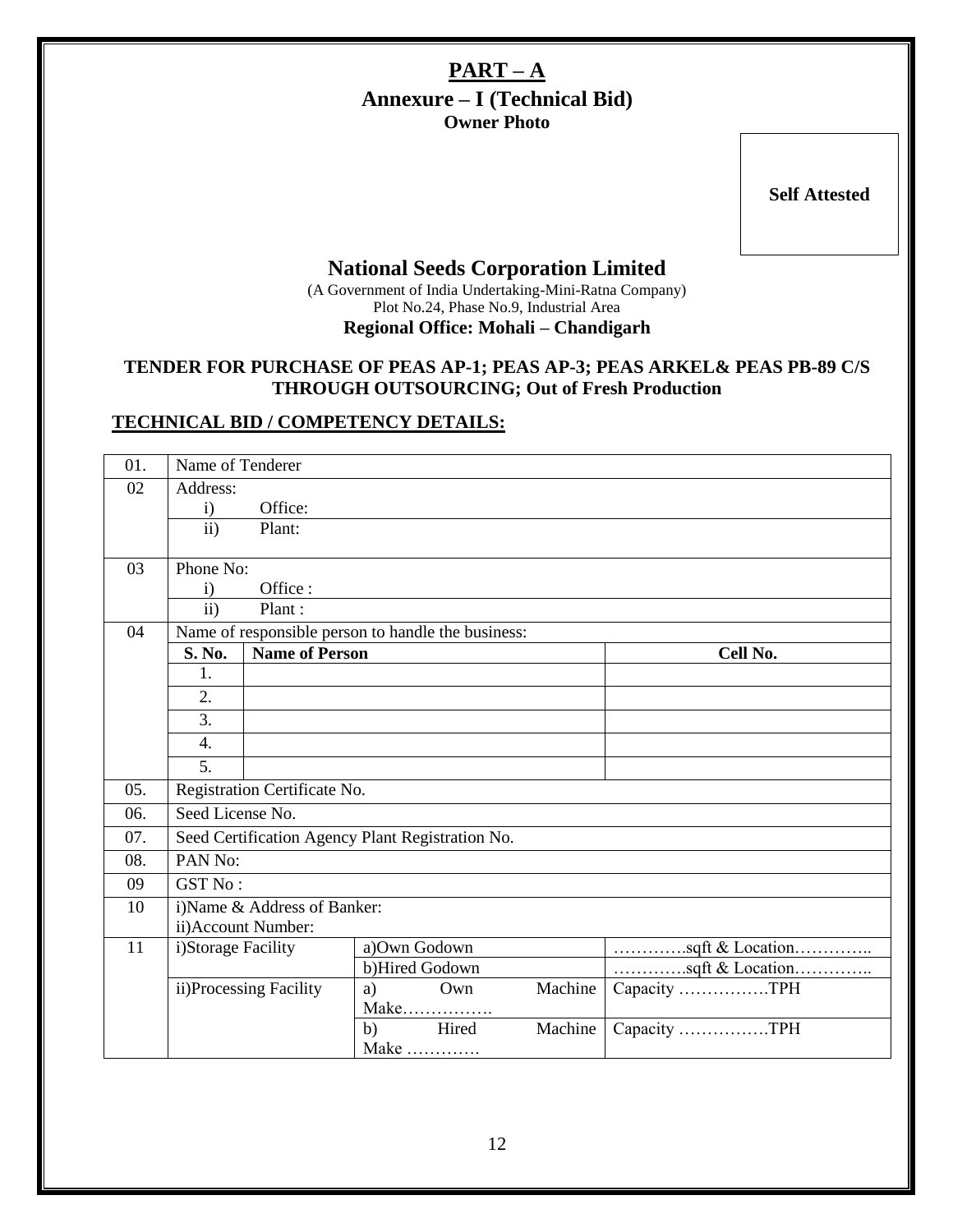# 12. Since how long tenderer is dealing in seed production activity.

- i) Number of years ……………………….
- Past supply details of last 2 years (All Crops put together):

| S. No. | Year | Name of Agency/Company | Total contracted<br>quantity (in<br>Qtls.) | Total supplied<br>quantity (in Qtls.) | Percent supply |
|--------|------|------------------------|--------------------------------------------|---------------------------------------|----------------|
|        |      |                        |                                            |                                       |                |
|        |      |                        |                                            |                                       |                |
|        |      |                        |                                            |                                       |                |
|        |      |                        |                                            |                                       |                |

(If required, separate sheet be enclosed)

# 13. Total Physical/Financial Turn over:

| S. No. | <b>Financial Year</b> | Physical Quantity (in Qtls.) | Financial Turnover (Turnover in Rs. Lakhs) |
|--------|-----------------------|------------------------------|--------------------------------------------|
|        | 2019-20               |                              |                                            |
|        | 2020-21               |                              |                                            |
|        |                       |                              |                                            |
|        |                       |                              |                                            |

# 14. Organized production of Peas during **Rabi 2021-22**:

| S. No. | Crop / Variety | Season | Area     | Quantity | Expected     | Location of production  |
|--------|----------------|--------|----------|----------|--------------|-------------------------|
|        |                |        | proposed | Planned  | Productivity | programme District/Town |
|        |                |        | Hectares | (Qtls.)  | per Hectare  |                         |
|        |                |        |          |          |              |                         |
| ↑      |                |        |          |          |              |                         |
|        |                |        |          |          |              |                         |
|        |                |        |          |          |              |                         |

# 15. Quantity Offered –

|    | S. No rop/Variety | Class | Tender Qty | Quantity offered | Stock Point Address for    |
|----|-------------------|-------|------------|------------------|----------------------------|
|    |                   |       | (Qtls)     | (Qtls)           | physical verification $\&$ |
|    |                   |       |            |                  | Sampling                   |
|    | Peas AP-1         | CS    | 2000       |                  |                            |
| C  | Peas AP-3         | CS    | 1500       |                  |                            |
| 3  | Peas Arkel        | CS    | 1500       |                  |                            |
| 4. | Peas PB-89        | CS    | 2000       |                  |                            |

# 17. E.M.D. Details –

| $\cdot$ : $\cdot$ |  |
|-------------------|--|

- ii) Bank ……………………………. iii) Amount …………………………….
	- 13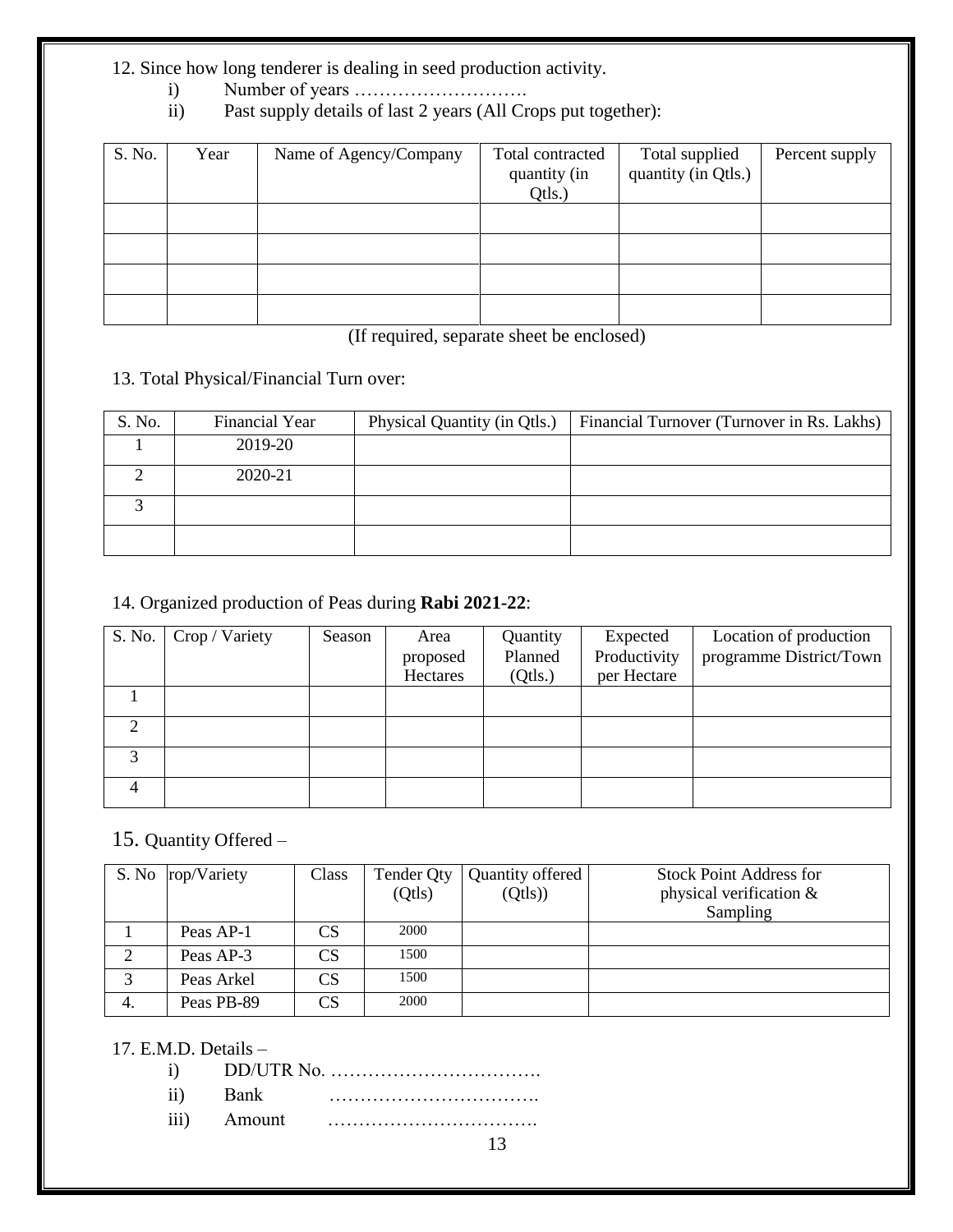18. List of Enclosures: Tick  $(\sqrt{})$  Certificates enclosed.

- 1. Copy of valid Registration Certificate from seed Certification Agency.
- 2. Copy of valid Seed Business License from State Agriculture Department.
- 3. Copy of valid GST Certificate.
- 4. Photo copy of PAN Card.
- 5. Power of Attorney Certificate in case of Partnership Firm/ Company.
- $6.$   $\overline{\phantom{a}}$

Above information is true to our knowledge and belief.

Signature of Tenderer

Stamp

Date: ------------------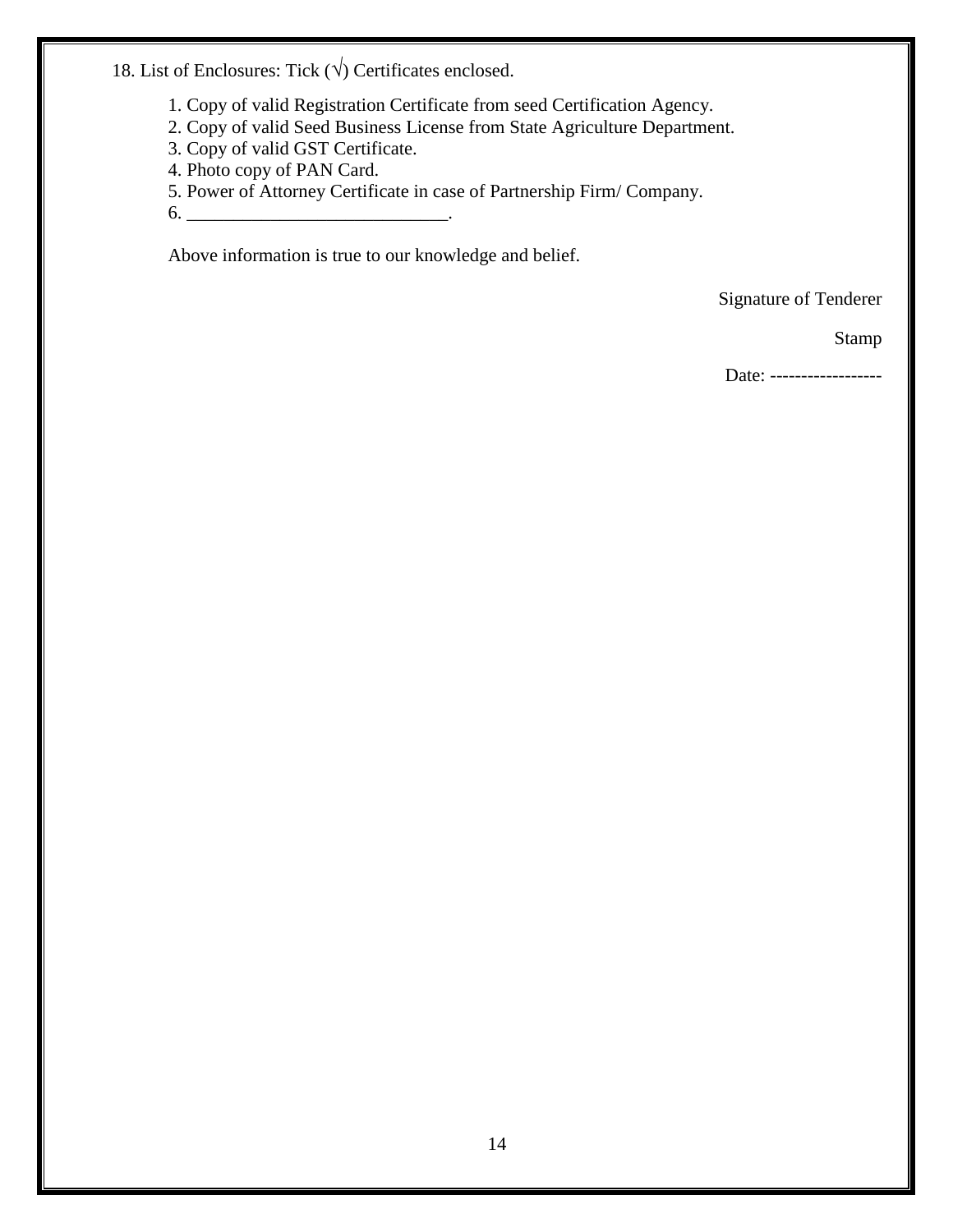# **AFFIDAVIT CERTIFICATE-1**

| that my firm / Company has not been debarred/ black listed by any of the Govt. Department / Govt. |                               |
|---------------------------------------------------------------------------------------------------|-------------------------------|
| Agencies where I had supplied the goods during the last ___________________ years and also no     |                               |
| arbitration case pending in NSC office.                                                           |                               |
|                                                                                                   |                               |
|                                                                                                   |                               |
|                                                                                                   | Name                          |
|                                                                                                   |                               |
|                                                                                                   |                               |
|                                                                                                   |                               |
|                                                                                                   |                               |
|                                                                                                   |                               |
|                                                                                                   |                               |
|                                                                                                   |                               |
| <u>AFFIDAVIT CERTIFICATE– 2</u>                                                                   |                               |
|                                                                                                   |                               |
|                                                                                                   |                               |
| declare that the price charged for quoted item/items under this contract, our firm under no       |                               |
| circumstance exceeded lowest price of identical goods given to government and semi-government     |                               |
|                                                                                                   |                               |
| organizations.                                                                                    |                               |
|                                                                                                   | Name                          |
|                                                                                                   | Designation__________________ |
|                                                                                                   |                               |
|                                                                                                   |                               |
|                                                                                                   |                               |
|                                                                                                   |                               |
|                                                                                                   |                               |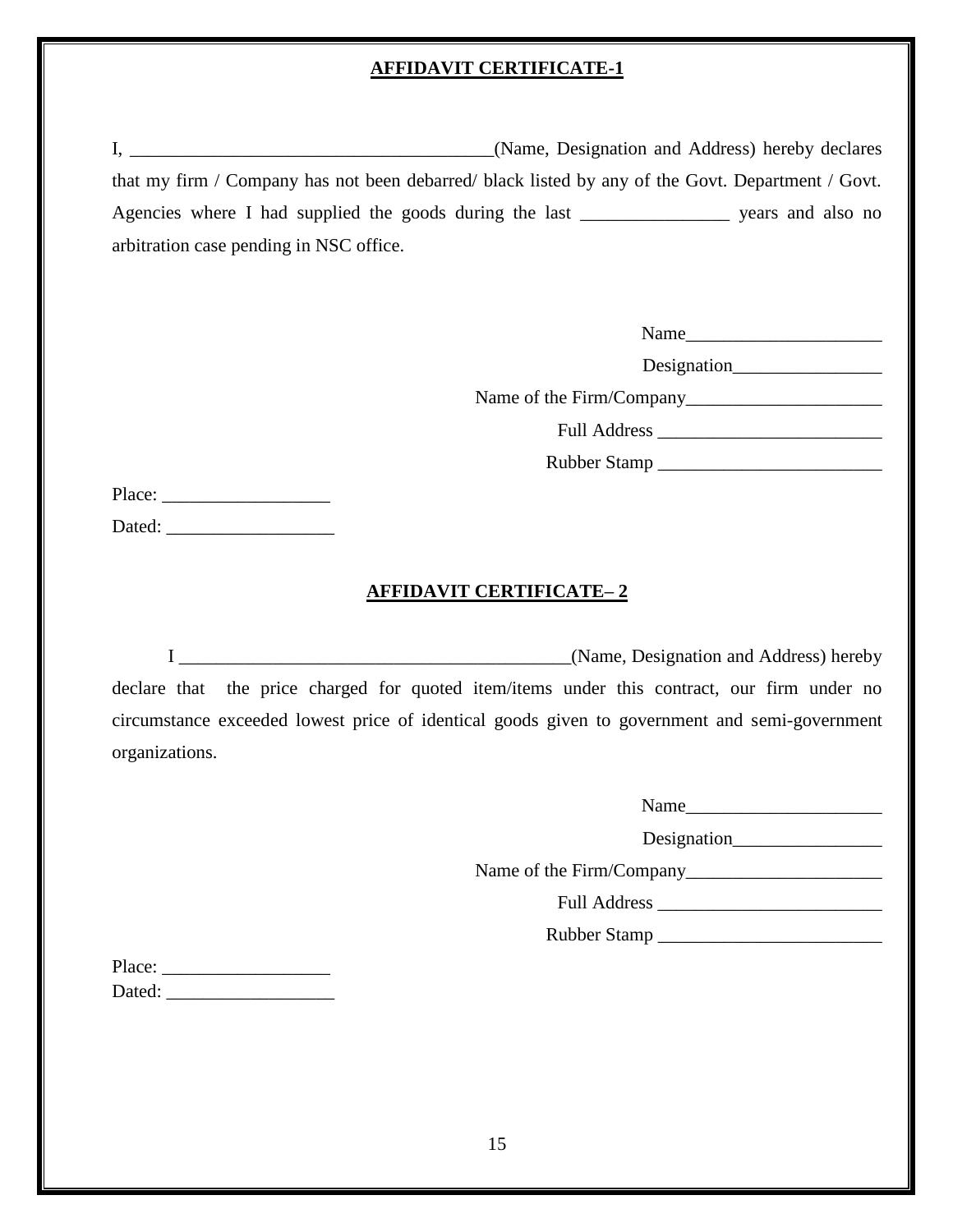# **Check List of enclosures for Technical & Commercial Bids**

- Tender Fee & EMD Details
- Certification of Registration of Firm
- Partnership Deed if Partnership Firm.
- Authorization/Resolution for signing of bid if it is limited company or partnership firm.
- An affidavit of ownership if proprietary firm / sole traders.
- Seed Processing Plant Reg. no. and its validity
- Copy of valid Seed Business License from State Agriculture Department.
- A copy of PAN No. & Income Tax Return for the FY 2019-20 (Assessment Year 2020-21) & FY 2020-21 (Assessment Year 2021-22)
- Copy of GST Registration No.
- If representative participating letter of authorization to participate in the tender opening/ negotiation of rate.
- Affidavit certificate that not black listed and no arbitration case pending in this office. (Affidavit Certificate  $-1$ , on non-judicial stamp paper)
- MSME registered with NSIC Certificate with proper validity for items of rate offered.
- Other document if any in support of the tender.
- Each and every concerned page of tender document should be signed with stamp of authorized signatory tenderer.
- Affidavit no circumstances exceeded lowest price of identical goods to Govt/Semi Govt. Organizations. (Affidavit Certificate  $-2$ , on non-judicial stamp paper)
- Audited Balance sheet along with P&L for FY 2019-20 (Assessment Year 2020-21) & FY 2020-21 (Assessment Year 2021-22)
- Annual turnover of the firms should not be less than 2 Crore for past two years (2019-20  $\&$ 2020-21)
- Source of planting material and Seed Directory (Farmer List)
- Evidence of access to financial resources.

# **Note: - In absence of any above document, tender may be considered for rejection.**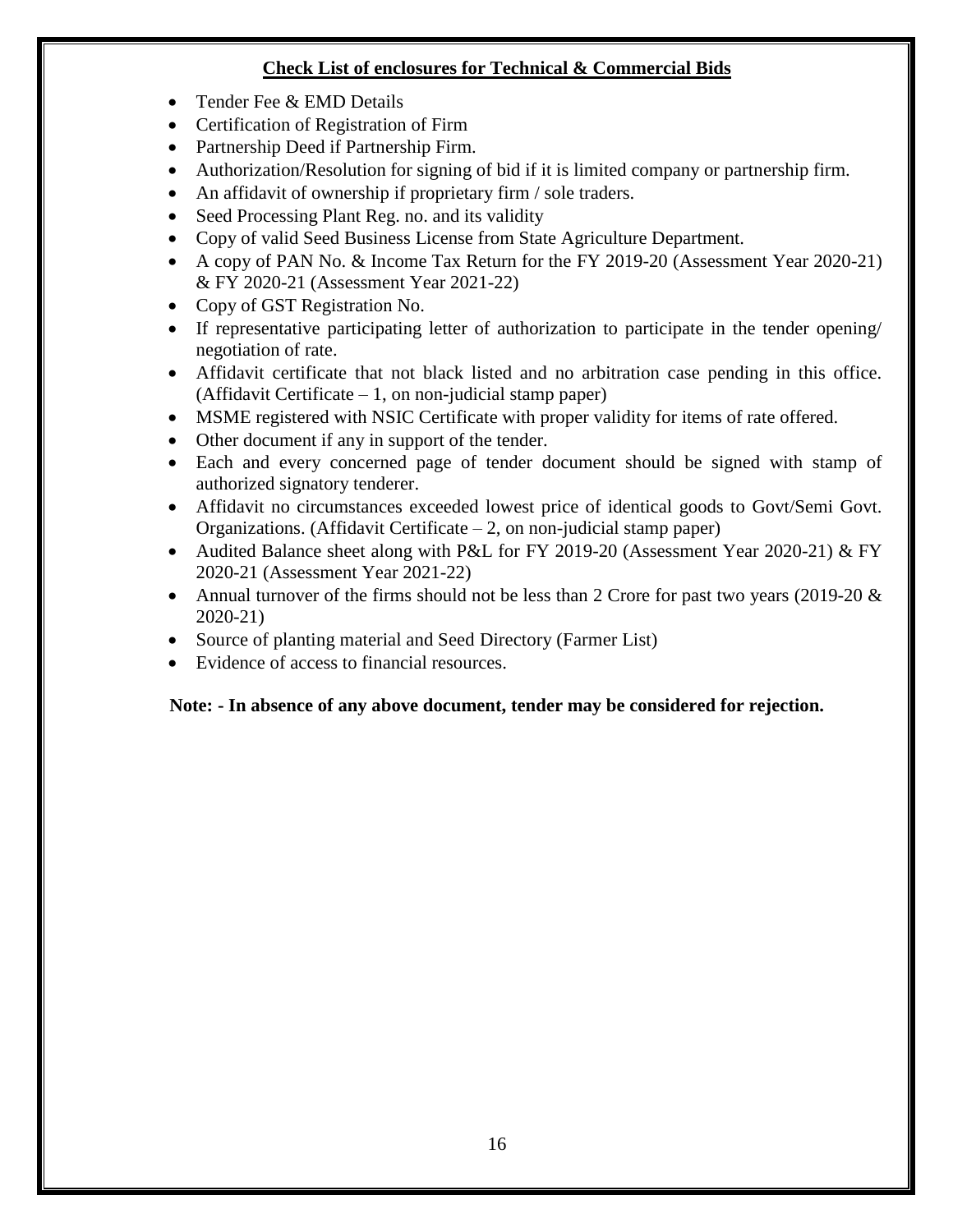# **PART – B**

# **ANNEXURE – II (FINANCIAL BID)**

From:

**M/s------------------------------------- ------------------------------------------- -------------------------------------------**

To,

The Regional Manager National Seeds Corporation Ltd. Mohali –Chandigarh.

Sir,

With reference to your advertisement in the Newspaper/e-portal dated ……….. for supply of **Peas AP-1; Peas AP-3; Peas Arkel & Peas PB – 89 certified seed** as per the terms and conditions provided by you on NSC's website/ Tender document, we are pleased to offer our competitive rates as under -

| S.<br>N <sub>0</sub> | Crop        | <b>Variety</b> | <b>Class</b><br>of | Packing<br><b>Size</b> | <b>Tender</b><br>Qty. | Quantity<br>offered | Rate for final, cleaned/graded quantity in<br>NSC PACKING (Rs./Qtls.) |               |     |
|----------------------|-------------|----------------|--------------------|------------------------|-----------------------|---------------------|-----------------------------------------------------------------------|---------------|-----|
|                      |             |                | <b>Seed</b>        | (Kg.)                  | (Orls.)               | (Qtls.)             | Ex - Godown                                                           | F.O.R. Supply |     |
|                      |             |                |                    |                        |                       |                     |                                                                       | HP            | J&K |
| 1                    | Peas        | $AP-1$         | $\mathbf{CS}$      | 10/20                  | 2000                  |                     |                                                                       |               |     |
|                      |             |                |                    | 30/40                  |                       |                     |                                                                       |               |     |
| 2                    | <b>Peas</b> | $AP-3$         | $\mathbf{CS}$      | 10/20                  | 1500                  |                     |                                                                       |               |     |
|                      |             |                |                    | 30/40                  |                       |                     |                                                                       |               |     |
| 3                    | Peas        | <b>Arkel</b>   | $\mathbf{CS}$      | 10/20                  | 1500                  |                     |                                                                       |               |     |
|                      |             |                |                    | 30/40                  |                       |                     |                                                                       |               |     |
| $\overline{4}$       | Peas        | <b>PB-89</b>   | $\mathbf{CS}$      | 10/20                  | 2000                  |                     |                                                                       |               |     |
|                      |             |                |                    | 30/40                  |                       |                     |                                                                       |               |     |

 **Signature of the party with Name:**

 **Seal:**

**Date:** Phone/Mobile No.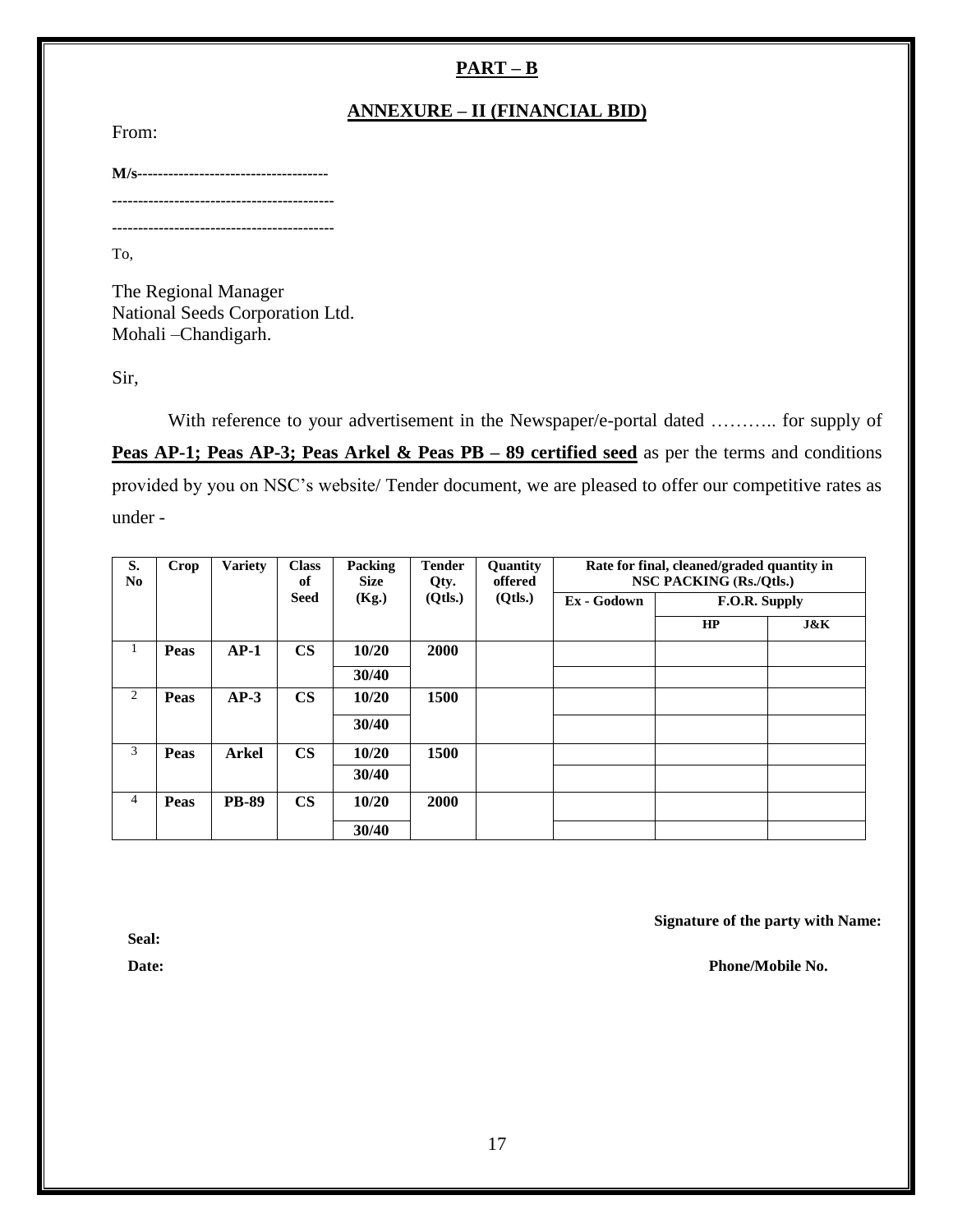#### **PART - C ANNEXURE - III AGREEMENT**

This agreement is made on this **Exercise 2.1** between the National Seeds Corporation Ltd., A Govt. of India Company, incorporated under the Companies Act, 1956 and having its registered office at Beej Bhawan, Pusa Complex, New Delhi-12 (hereinafter called "Corporation") which expression shall unless excluded by or repugnant to the context, be deemed to include its successors and assigns) of the first party and M/s.\_\_\_\_\_\_\_\_\_\_\_\_\_\_\_\_\_\_\_\_\_\_\_\_\_\_\_\_\_\_\_\_\_\_\_\_\_\_\_\_\_\_\_\_\_\_\_\_\_\_\_\_\_\_\_\_\_\_\_\_\_\_\_\_\_\_\_\_\_\_\_\_\_(herein after called the "supplier" which expression shall include unless excluded by or repugnant to the context, be deemed to include its successors and assigns) of the second party.

WHEREAS the "Corporation" with the intention of purchasing seed invited offers vide tender  $No.$ 

AND WHEREAS the supplier submitting their tender No.\_\_\_\_\_\_\_\_\_\_\_and upon consideration of the tender and after due deliberation, the Corporation placed Purchase Order No. the contract of the contract of the contract of the contract of the contract of the contract of the contract of the contract of the contract of the contract of the contract of the contract of the contract of the contra for the supplies of seed/material as per specifications& quantities mentioned in Purchase Order No.\_\_\_\_\_\_\_\_\_\_\_\_\_\_\_dated\_\_\_\_\_\_\_\_\_\_\_\_\_which shall form part of this agreement**.** Amendment made in the P.O., if any, shall also form part of this agreement.

AND WHEREAS the Corporation and the supplier have agreed to all the terms and conditions as contained in Section-III of tender document, for Tender No. Which shall form part of this agreement.

#### **SETTLEMENT OF DISPUTES**

**"**In case any dispute arises between NSC and the other party due to any term or matter, both the parties will opt to resolve it through mutual understanding. In case dispute remains even after discussions, then it shall be binding upon parties to resolve the issue under the provisions of Arbitration & Conciliation Act, 1996 as amended from time to time. Under this provision, the Chairman-cum-Managing Director, National Seeds Corporation Limited with the concurrence of both the parties shall appoint Sole Arbitrator to resolve the issue and both the parties will have to abide by the decision. The parties will bind to resolve this dispute through arbitration before going to court of law. The arbitration shall be conducted at New Delhi and shall in English Language. The court of Delhi shall have the jurisdiction

The arbitrator shall have powers to enlarge time for making & publishing the award with the consent of the parties. The parties will have no objection to the appointment of the arbitrator on the ground that such arbitrator had dealt with the matter of any earlier stage. If the claims involved in a dispute are of more than Rs.1 lakh; the arbitrator shall make a speaking award as per provisions of Arbitration Act, 1996.